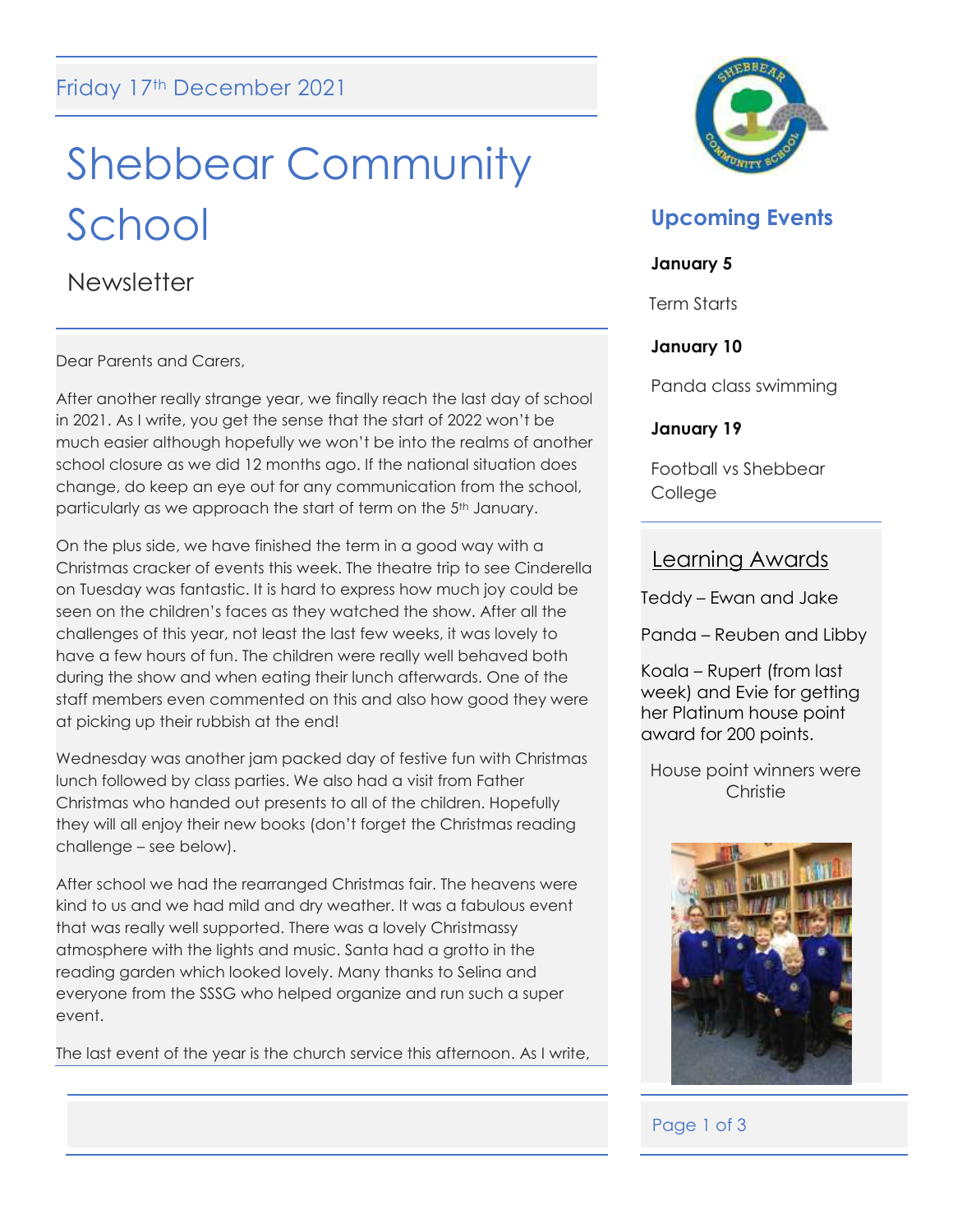it hasn't taken place yet but I am sure it will also be great.

All it remains for me to do is to wish you all a very happy Christmas break. Thanks for all your support this year. Likewise, thanks to all the staff for their hard work and dedication to the school in often very challenging circumstances over the last 12 months. Thanks to our governors too, including for their kind donations towards the Christmas gifts for the children.

It has been a real school community effort this year and I really appreciate your contribution to this.

Take care and see you in 2022.

Mr Alford

# Other news this week

**Covid 19:** I am sure that everyone is aware that the new Omicron variant is currently infecting people at a very fast rate. The booster programme has been ramped up to get as many over 18s to have their jab by the end of the year. As we currently stand, there are NO plans to close schools in January. Obviously, we will monitor the situation following the Christmas break and should there be any changes such as a move to online learning, we will let you know. We are well geared up should we need to do this and we would be able to provide devices to those who need them and I am guessing that key worker places will need to be made available. I would imagine that we will need to keep some of the current measures in place such as class bubbles and mask wearing around school for adults. Let's hope that all of this will not be necessary but I would advise monitoring the news and, if needed, any information sent from the school.

**Cobbaton Combat Museum:** Children in Koala class had a double whammy of trips at the start of the week. On Monday they visited the Cobbaton Combat Museum as part of their World War 2 topic. This trip was rearranged from a few weeks ago when we were at the height of our Covid cases. The children had a great time enriching the learning they have been undertaking in class. As with the theatre trip, I am pleased to report that the children's good behavior was commented on. Thanks to Mrs Gough for organising, Mrs Quance for driving the mini-bus (thanks to Shebbear College for

# **Useful Links**

# **School Contact Details**

**Tel:** 01409 281220

**Email:** [admin@shebbear](mailto:admin@shebbear-pri.devon.sch.uk)[pri.devon.sch.uk](mailto:admin@shebbear-pri.devon.sch.uk)

#### **Website:**

[http://www.shebbear](http://www.shebbear-pri.devon.sch.uk/)[pri.devon.sch.uk/](http://www.shebbear-pri.devon.sch.uk/)

**Safeguarding:** Any concerns should be reported to Mr Alford who is the Designated Safeguarding Lead. In his absence contact Mrs Gough or Mrs Evans.

# **Up-coming Term Dates:**

Non-pupil day on Tuesday 4<sup>th</sup> January 2022

Spring Term starts on Wednesday 5<sup>th</sup> January

Half Term is the week of the 21st February



Panda Class with the Christmas cards for homeless people

# Page 2 of 3